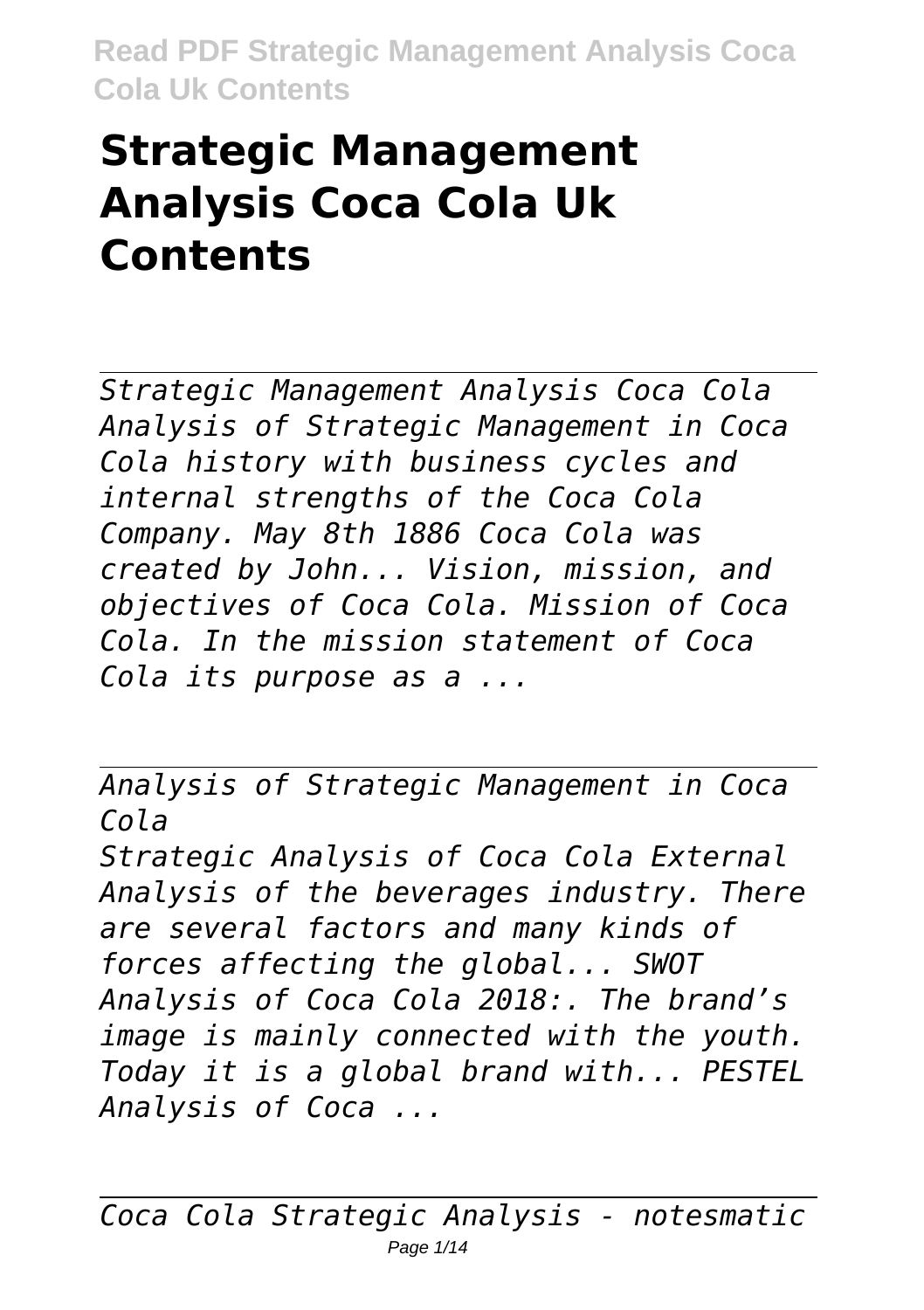*Coca-Cola Strategic Analysis External Environment (Industry Analysis). This section offers a detailed industry analysis as well as implications of... Situational and Environmental Analysis. This section offers an analysis of the Coca-Cola's strategic position in terms... Internal Environment: ...*

*Strategic Analysis of Coca-Cola | Extended Essay Strategic Management Analysis of Coca-Cola Company Coca-Cola was invented by a pharmacist named John Smyth Pemberton in the year 1886 in Atlanta, Georgia. The first year, Dr. Pemberton sold 25 gallons of syrup and grossed \$50.00 for his sales. Due to this year he had spent \$73.96 on advertising his business had \$23.96 of loss.*

*Strategic Management Analysis of Coca Cola Company Essay ...*

*This Coca Cola SWOT analysis reveals how the company controlling one of the most iconic brands of all time used its competitive advantages to become the world's second largest beverage manufacturer. It identifies all the key* Page 2/14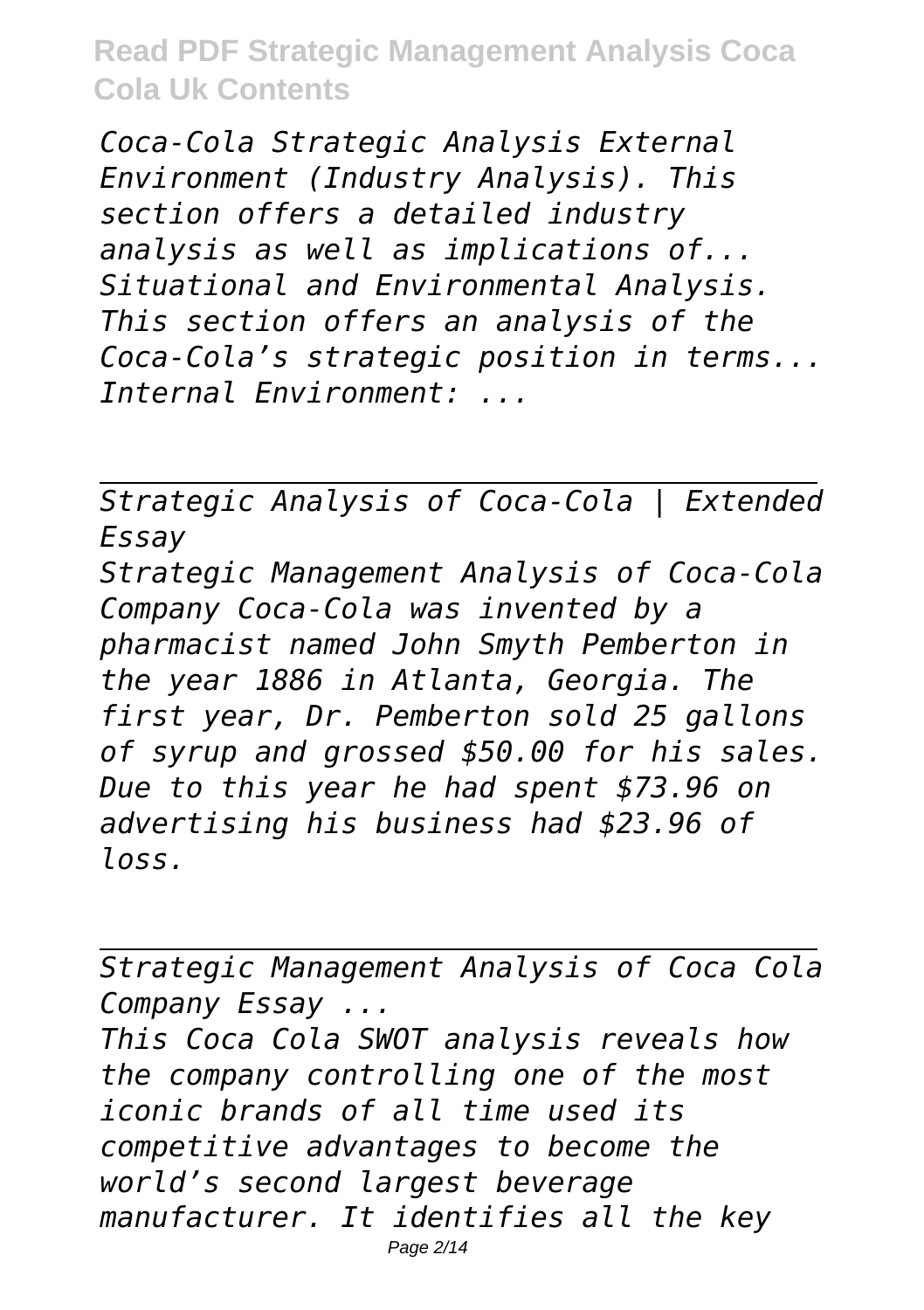*strengths, weaknesses, opportunities and threats that affect the company the most.*

*Coca Cola SWOT Analysis (6 Key Strengths in 2020) - SM Insight Executive Summary The objective of this paper is to stipulate the strategic decisions that the Coca-Cola Company makes following its SWOT analysis. These choices are compared to differentiation method, which is one of Porter 's generic strategies that the company adopted to gain competitive advantage.*

*Strategic Decisions That The Coca Cola Company - 920 Words ... To enable its future business success, Coca Cola has adopted a strategic management process that follows a fourstep process; environmental scanning, strategy formulation, strategy implementation, and strategy evaluation. Figure: Diagrammatic logical flow of strategic process*

*Strategic Management: The case of Coca-Cola - 842 Words ... This presentation talks of the general* Page 3/14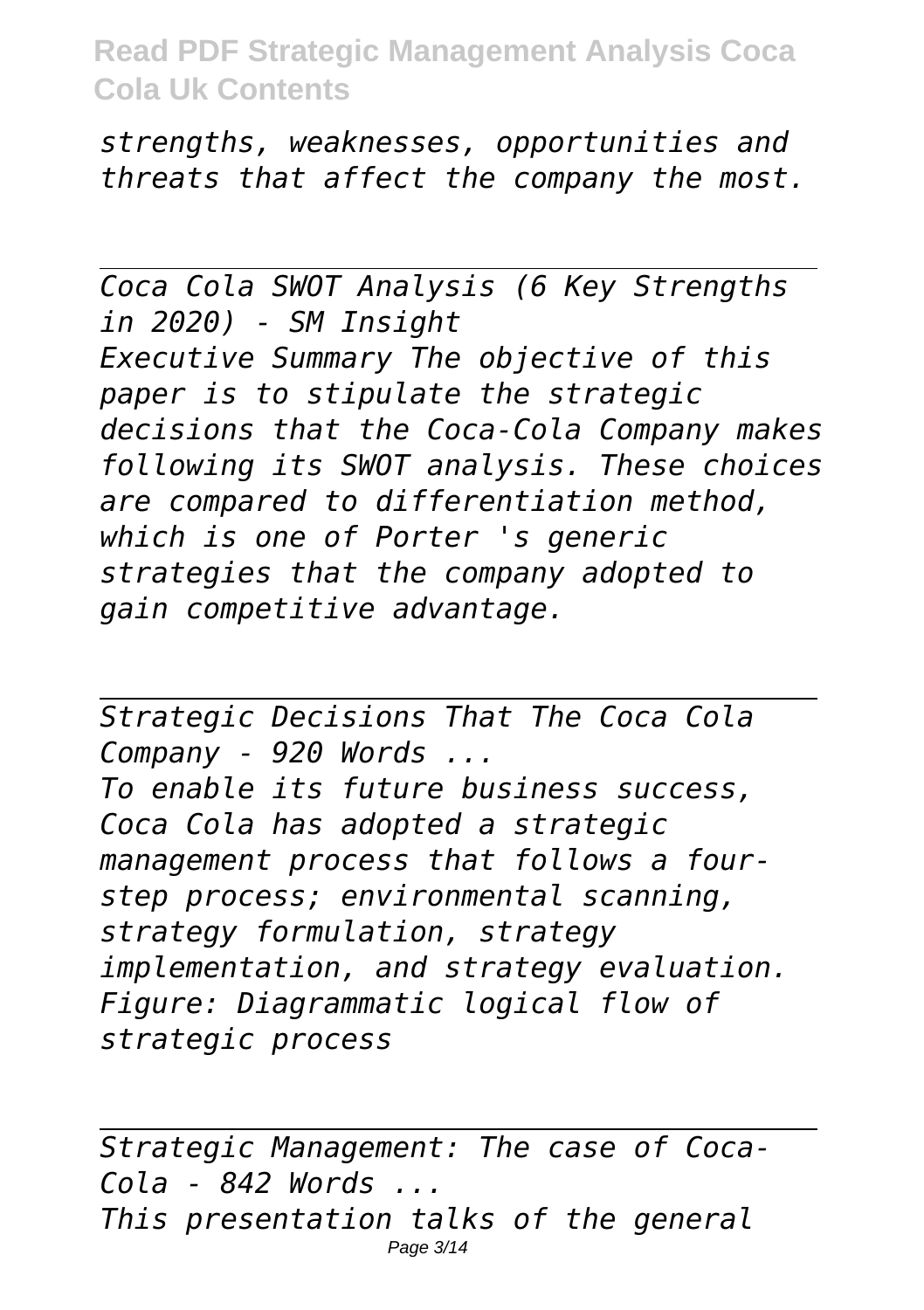*environment around which Coca Cola works in, the issues it faced (year 2012) and effective methods/solutions through which it can address these issues. Includes PESTL, Porter's Five Forces, Competitor*

*(PDF) Strategic Management Presentation on Coca Cola ...*

*Coca Cola's Strategic Management Process Industry, Segment, and Type of Products. Coca-Cola is a global leader in the beverage industry; nowadays Coca-Cola... Locations of operated company. The Coca-Cola Company headquarters are in Atlanta, Georgia, and the United States. In... Company Mission. ...*

*Coca Cola's Strategic Management Process - UK Essays Strategic Management Issues of Coca-Cola Company Every successful study should have specified and well-defined objectives. A careful statement of the objective helps in preparing a well-decorated report facilitating others to take a decision on it. The specific objectives of the study are to have knowledge about-*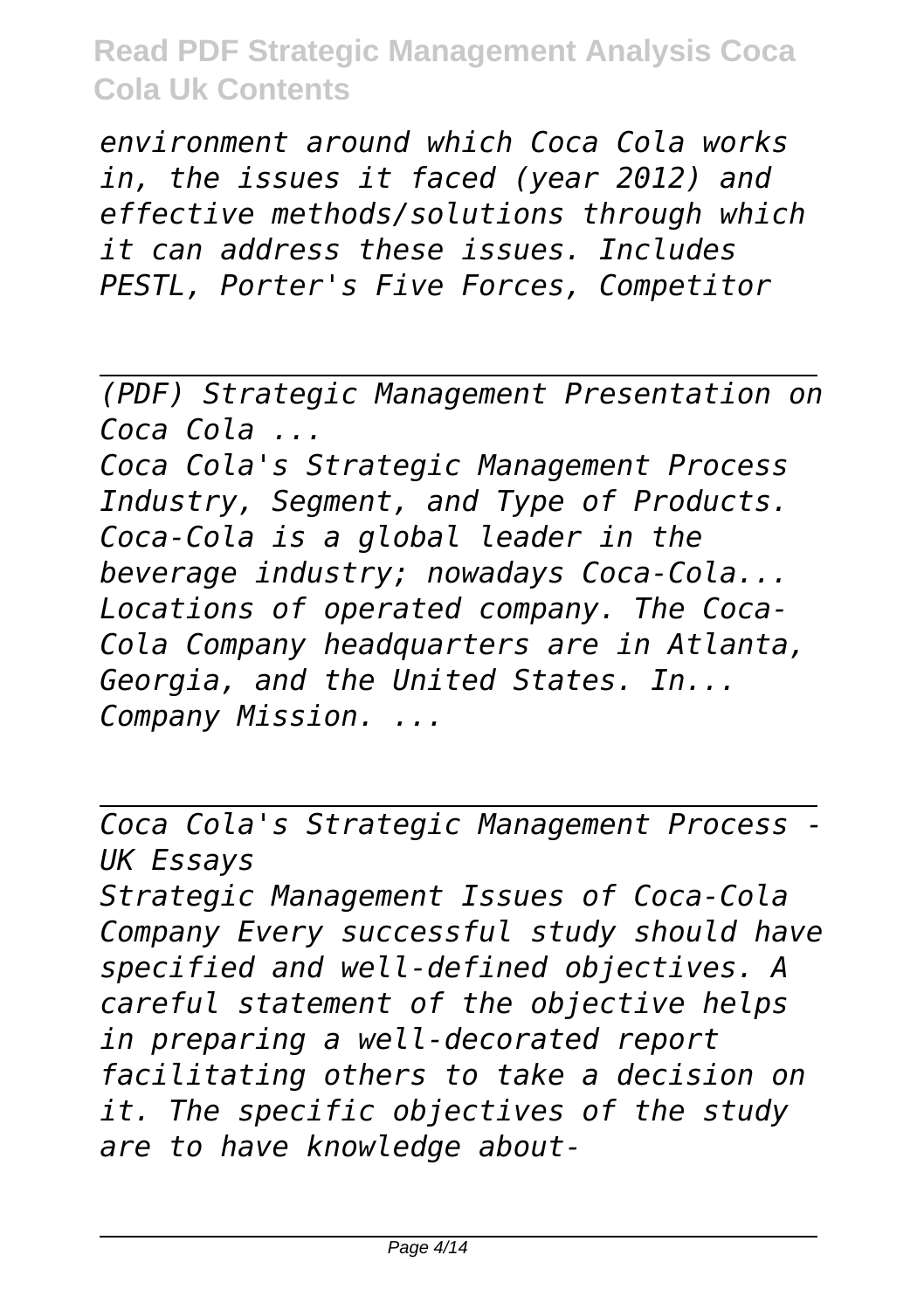*Coca: Strategic Planning and Coca-cola Company - PHDessay.com*

*The Five Forces of Porter's analysis for Coca-Cola can be done here. Threat of new entrants: It has been found that Coca Cola is at a much higher and stronger position in the soft drink industry.*

*Strategic Management of Coca Cola – Myassignmenthelp.com As the leading beverages company in the world, Coca Cola almost monopolizes the entire carbonated beverages segment. Beside it, Coca Cola also maintain their reputation as the leading company in the world using PESTLE analysis so that Coca Cola can*

*(PDF) Assignment on Coca-Cola Company | Ruhul Amin and ... Strategic Management Coca-Cola Case SUMMARY INTRODUCTION 3 PART 1- COMPANY PRESENTATION 4 I- History of the company 4 II- Today's Company 4 PART 2- INTERNAL ANALYSIS 5 I- Value Chain 5 II- Financial ratios 7 III- Strategic development 8 PART 3- EXTERNAL ANALYSIS 10 I-SWOT Analysis 10 II- PESTEL Analysis 12 CONCLUSION & RECOMMANDATIONS 14 REFERENCES 15*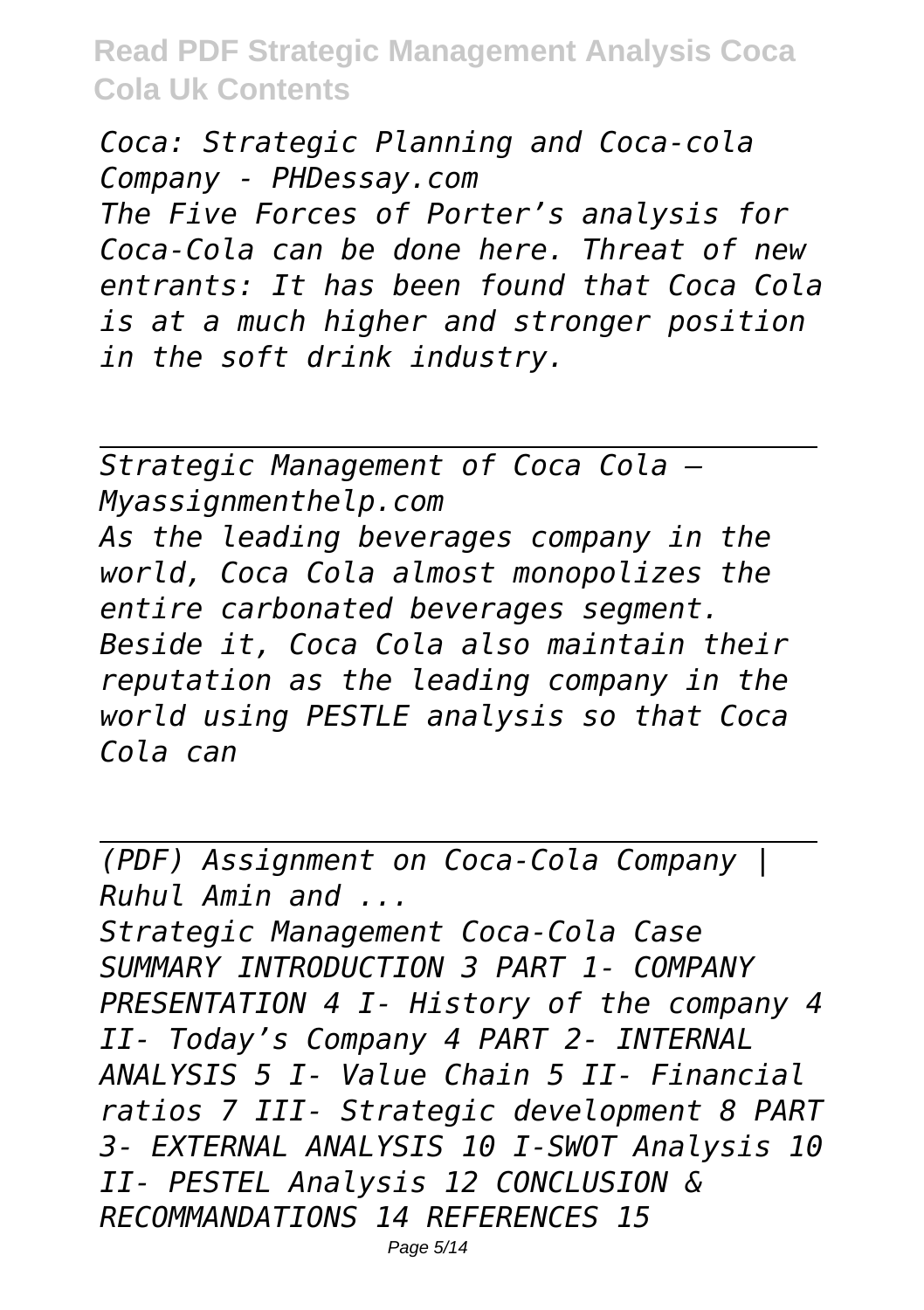*INTRODUCTION The Coca Cola Company is US Company specialized in soft drinks.*

*Coca Cola Strategic Management - 2025 Words | Internet ... Coca-Cola Weaknesses – Internal Strategic Factors Aggressive competition with Pepsi – Pepsi is the biggest rival of Coca-Cola. Had it not been Pepsi, Coca-Cola would have been the clear market leader in the beverage. Product diversification – Coca-Cola has low product diversification.*

*Coca Cola SWOT analysis 2020 - Business Strategy Hub The beverage industry analysis gives a synopsis of the trends in the industry that Coca-Cola is a part of. Factors such as competitors, market size, and trends in the industry affect Coca-Cola and its strategic decision making. Globally, Coca-Cola is more dominant and has a majority of the global market share.*

*The Coca-Cola Company - Weebly SWOT Analysis of COCA COLA Company SWOT Analysis is a strategic planning tool used to evaluate the Strengths, Weaknesses,* Page 6/14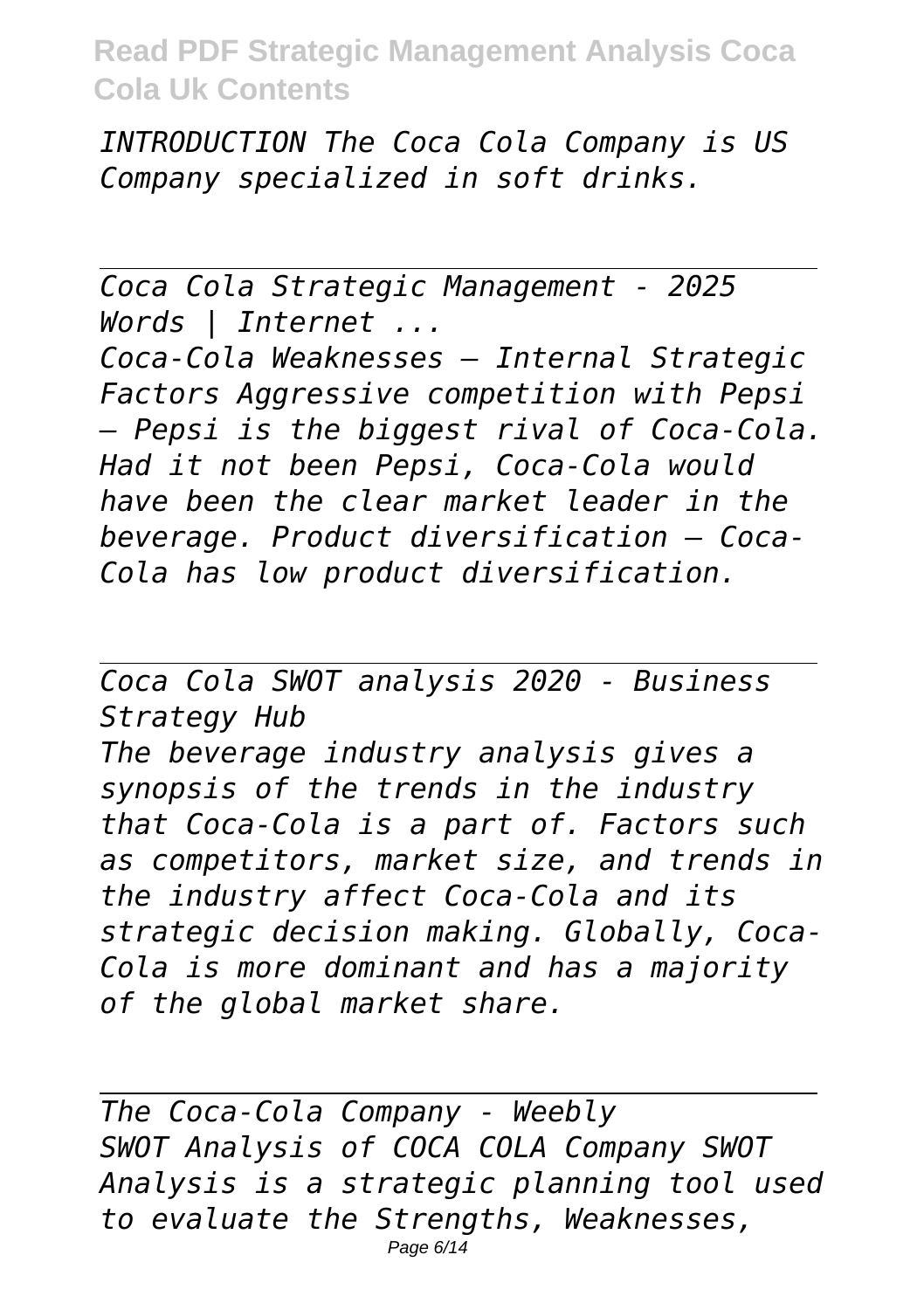*Opportunities, and Threats inside a company, project, or a business venture. It involves identifying the internal and external factors that are favorable/unfavorable for business to succeed*

*COCA COLA International Strategic Management Project Report Critical analysis of the strategic and tactical approaches of Coca-Cola The following essay shall discuss the importance of brand management and brand campaigning. The company chosen for the essay is "Coca-Cola". In the first part of the essay we shall see how Coca Cola has retained itself as a top most brand in the beverage industry globally.*

*Strategic And Tactical Approaches Of Coca Cola - 1336 ... The world is evolving and in order for Coca-Cola as a company to keep succeeding in the beverage industry, there is need for the managers to adopt more strategic and visionary techniques in terms of looking ahead and making projections of the likely trends in business. The company needs to prepare for tomorrow today.*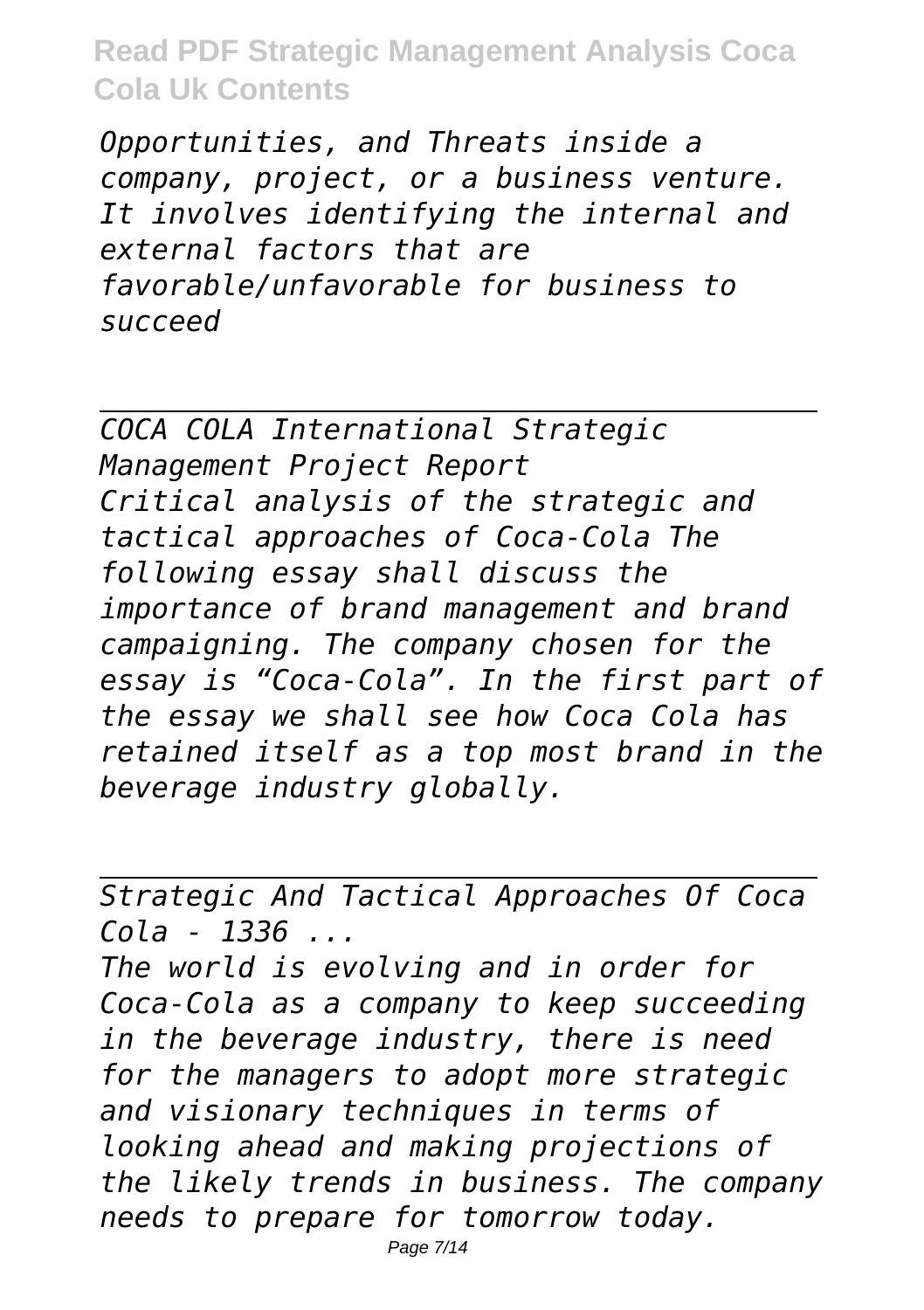*Mission, Vision, Core Values*

*Strategic Management Analysis Coca Cola Analysis of Strategic Management in Coca Cola history with business cycles and internal strengths of the Coca Cola Company. May 8th 1886 Coca Cola was created by John... Vision, mission, and objectives of Coca Cola. Mission of Coca Cola. In the mission statement of Coca Cola its purpose as a ...*

*Analysis of Strategic Management in Coca Cola Strategic Analysis of Coca Cola External Analysis of the beverages industry. There are several factors and many kinds of forces affecting the global... SWOT Analysis of Coca Cola 2018:. The brand's image is mainly connected with the youth. Today it is a global brand with... PESTEL Analysis of Coca ...*

*Coca Cola Strategic Analysis - notesmatic Coca-Cola Strategic Analysis External Environment (Industry Analysis). This* Page 8/14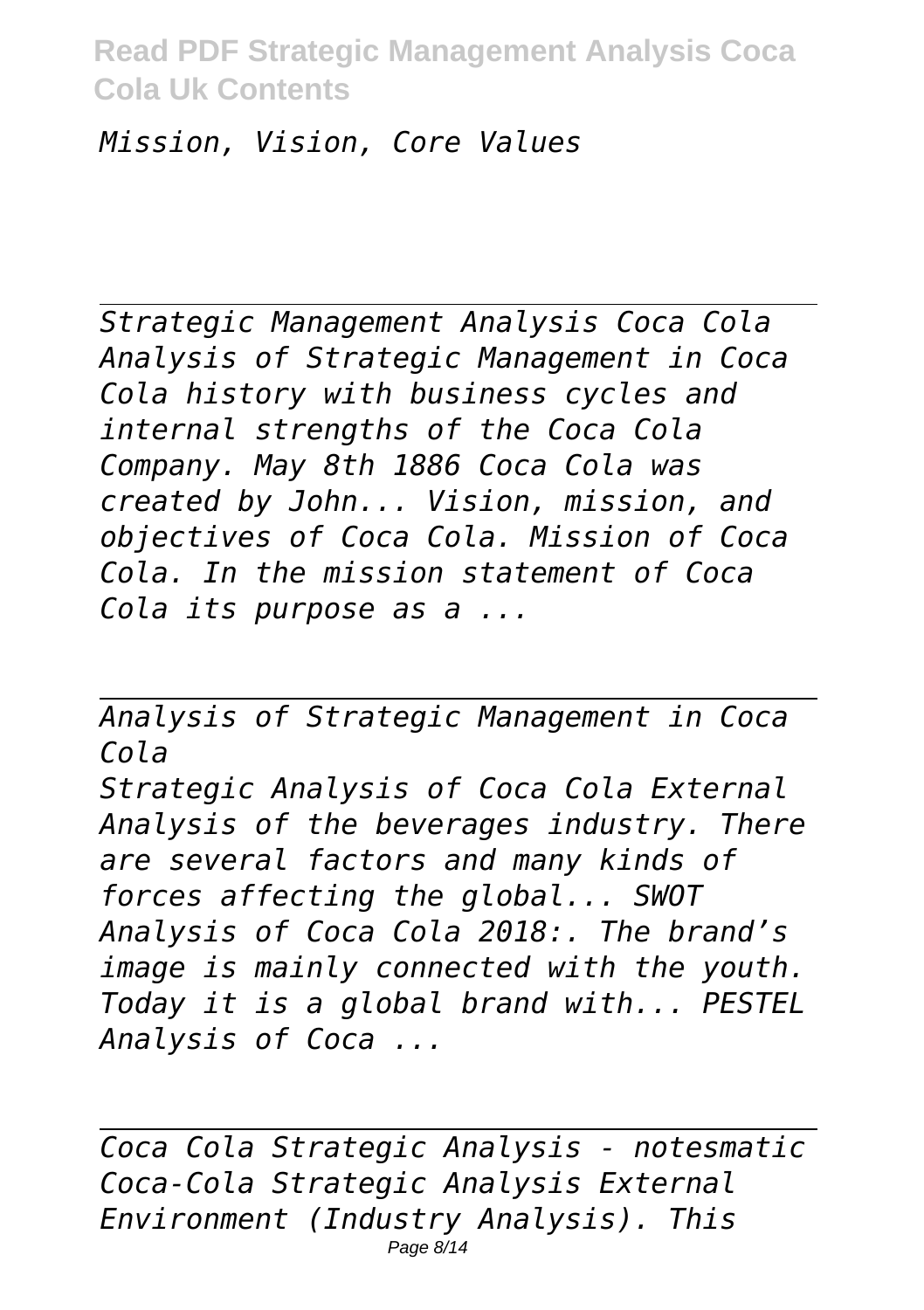*section offers a detailed industry analysis as well as implications of... Situational and Environmental Analysis. This section offers an analysis of the Coca-Cola's strategic position in terms... Internal Environment: ...*

*Strategic Analysis of Coca-Cola | Extended Essay Strategic Management Analysis of Coca-Cola Company Coca-Cola was invented by a pharmacist named John Smyth Pemberton in the year 1886 in Atlanta, Georgia. The first year, Dr. Pemberton sold 25 gallons of syrup and grossed \$50.00 for his sales. Due to this year he had spent \$73.96 on advertising his business had \$23.96 of loss.*

*Strategic Management Analysis of Coca Cola Company Essay ... This Coca Cola SWOT analysis reveals how the company controlling one of the most iconic brands of all time used its competitive advantages to become the world's second largest beverage manufacturer. It identifies all the key strengths, weaknesses, opportunities and threats that affect the company the most.* Page 9/14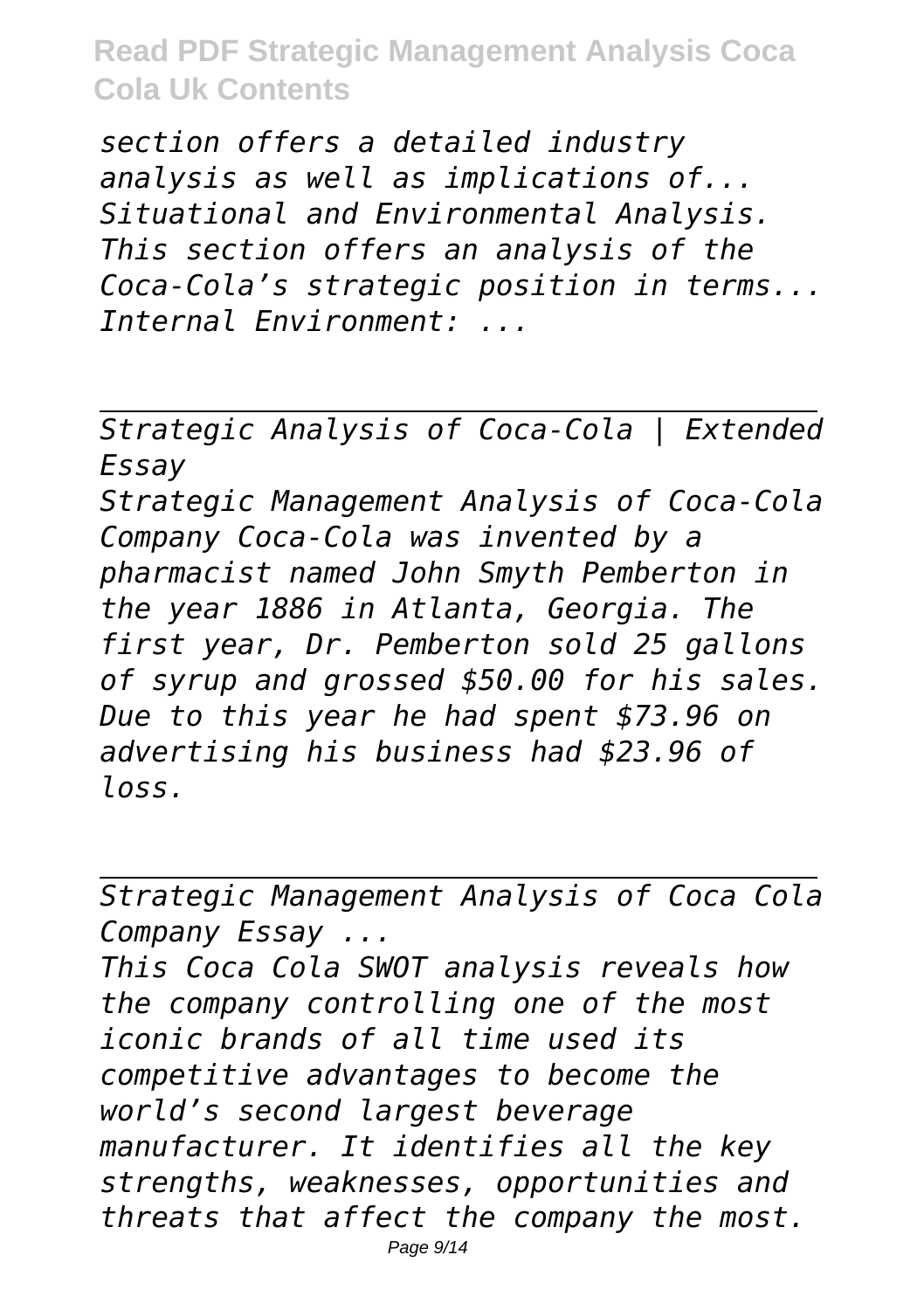*Coca Cola SWOT Analysis (6 Key Strengths in 2020) - SM Insight Executive Summary The objective of this paper is to stipulate the strategic decisions that the Coca-Cola Company makes following its SWOT analysis. These choices are compared to differentiation method, which is one of Porter 's generic strategies that the company adopted to gain competitive advantage.*

*Strategic Decisions That The Coca Cola Company - 920 Words ... To enable its future business success, Coca Cola has adopted a strategic management process that follows a fourstep process; environmental scanning, strategy formulation, strategy implementation, and strategy evaluation. Figure: Diagrammatic logical flow of strategic process*

*Strategic Management: The case of Coca-Cola - 842 Words ... This presentation talks of the general environment around which Coca Cola works in, the issues it faced (year 2012) and* Page 10/14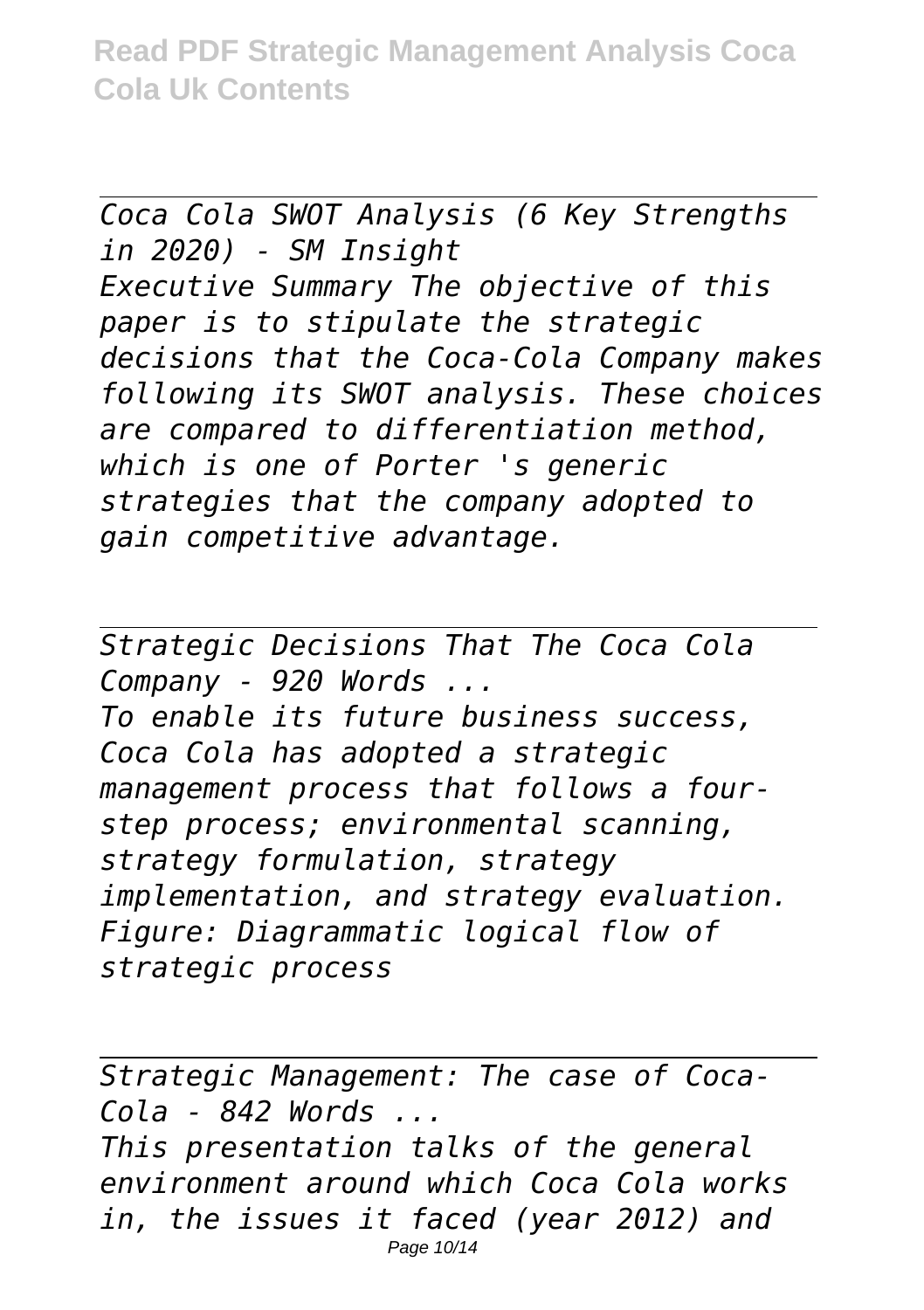*effective methods/solutions through which it can address these issues. Includes PESTL, Porter's Five Forces, Competitor*

*(PDF) Strategic Management Presentation on Coca Cola ...*

*Coca Cola's Strategic Management Process Industry, Segment, and Type of Products. Coca-Cola is a global leader in the beverage industry; nowadays Coca-Cola... Locations of operated company. The Coca-Cola Company headquarters are in Atlanta, Georgia, and the United States. In... Company Mission. ...*

*Coca Cola's Strategic Management Process - UK Essays*

*Strategic Management Issues of Coca-Cola Company Every successful study should have specified and well-defined objectives. A careful statement of the objective helps in preparing a well-decorated report facilitating others to take a decision on it. The specific objectives of the study are to have knowledge about-*

*Coca: Strategic Planning and Coca-cola Company - PHDessay.com* Page 11/14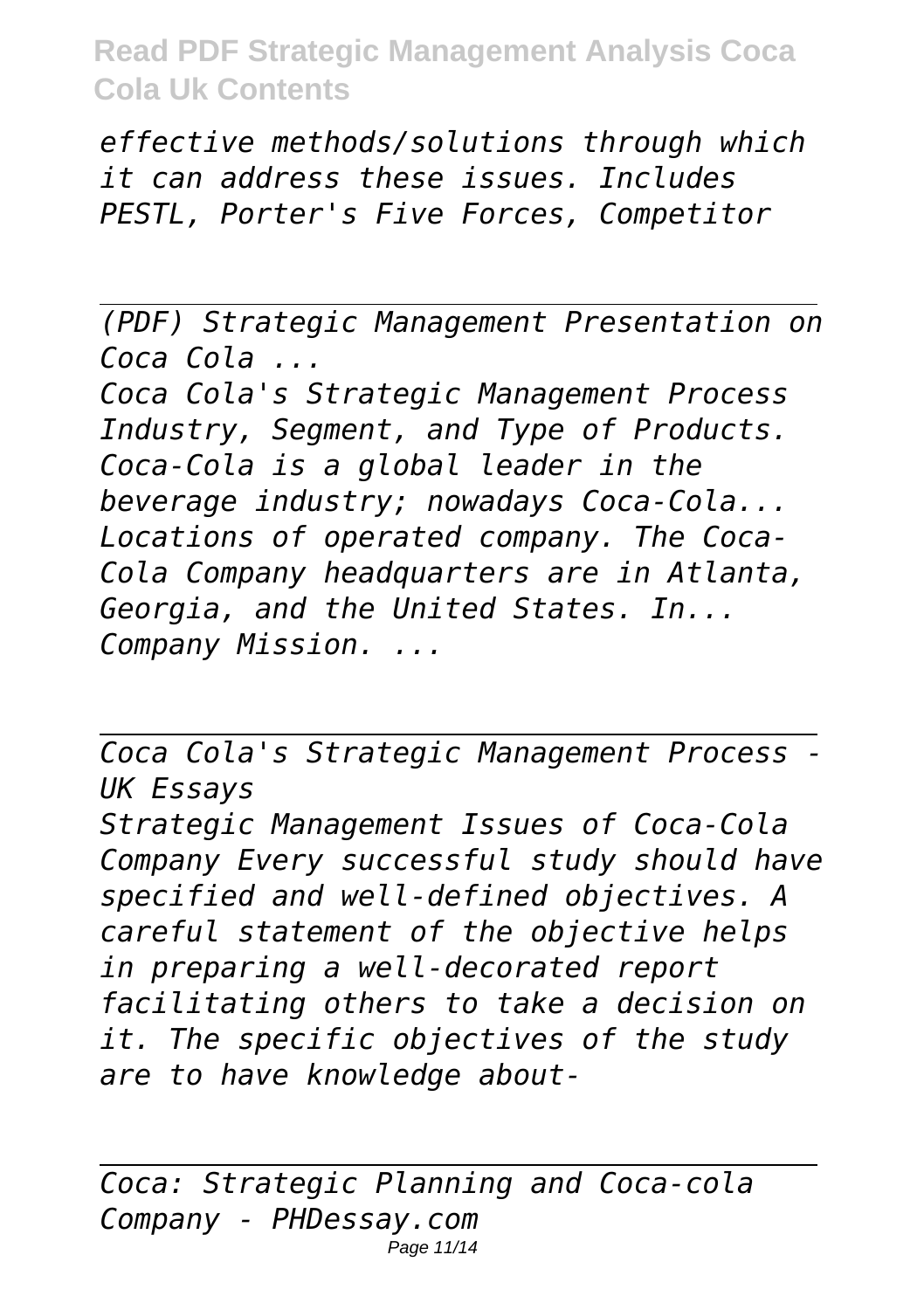*The Five Forces of Porter's analysis for Coca-Cola can be done here. Threat of new entrants: It has been found that Coca Cola is at a much higher and stronger position in the soft drink industry.*

*Strategic Management of Coca Cola – Myassignmenthelp.com As the leading beverages company in the world, Coca Cola almost monopolizes the entire carbonated beverages segment. Beside it, Coca Cola also maintain their reputation as the leading company in the world using PESTLE analysis so that Coca Cola can*

*(PDF) Assignment on Coca-Cola Company | Ruhul Amin and ...*

*Strategic Management Coca-Cola Case SUMMARY INTRODUCTION 3 PART 1- COMPANY PRESENTATION 4 I- History of the company 4 II- Today's Company 4 PART 2- INTERNAL ANALYSIS 5 I- Value Chain 5 II- Financial ratios 7 III- Strategic development 8 PART 3- EXTERNAL ANALYSIS 10 I-SWOT Analysis 10 II- PESTEL Analysis 12 CONCLUSION & RECOMMANDATIONS 14 REFERENCES 15 INTRODUCTION The Coca Cola Company is US Company specialized in soft drinks.*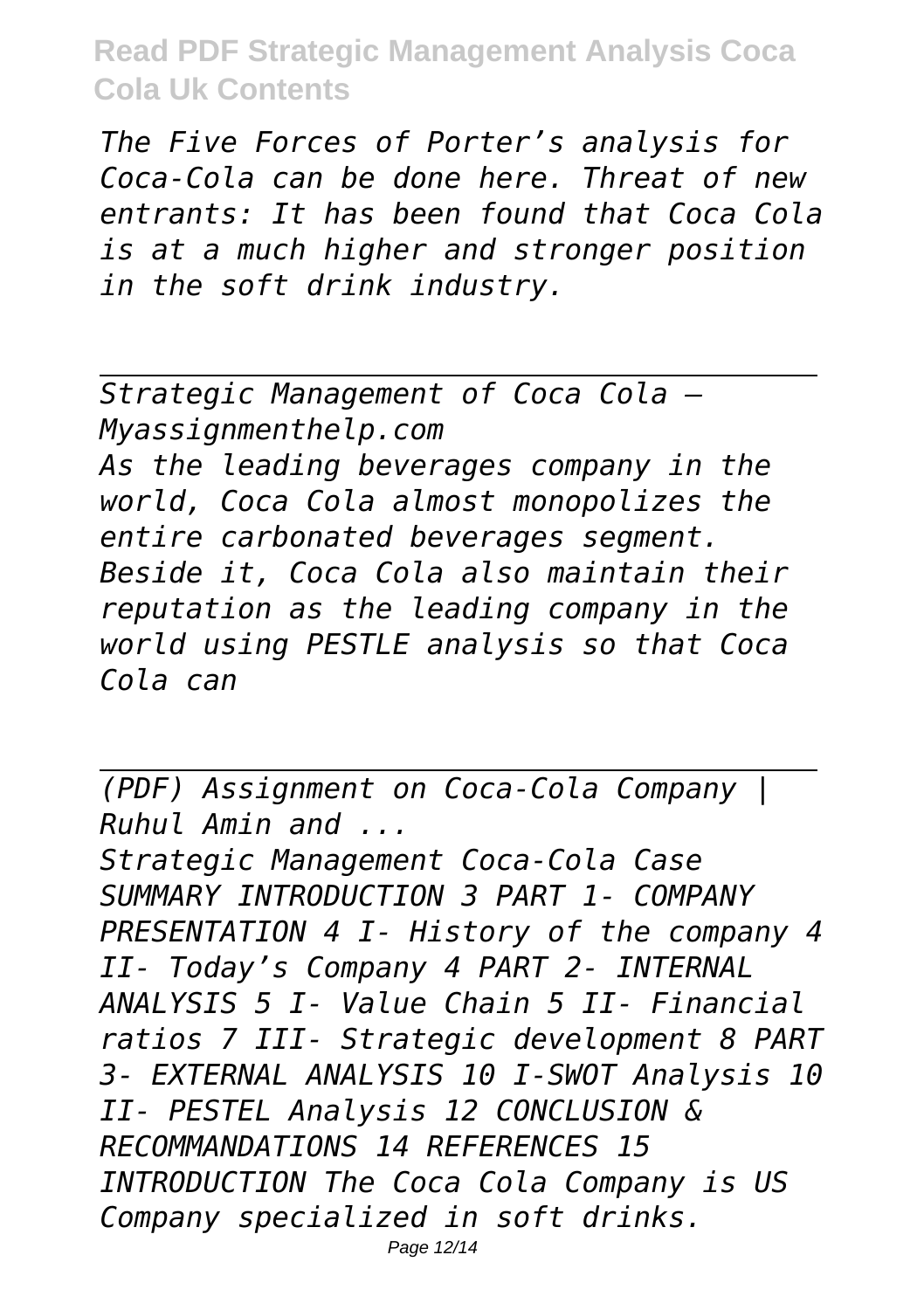*Coca Cola Strategic Management - 2025 Words | Internet ... Coca-Cola Weaknesses – Internal Strategic Factors Aggressive competition with Pepsi – Pepsi is the biggest rival of Coca-Cola. Had it not been Pepsi, Coca-Cola would have been the clear market leader in the beverage. Product diversification – Coca-Cola has low product diversification.*

*Coca Cola SWOT analysis 2020 - Business Strategy Hub*

*The beverage industry analysis gives a synopsis of the trends in the industry that Coca-Cola is a part of. Factors such as competitors, market size, and trends in the industry affect Coca-Cola and its strategic decision making. Globally, Coca-Cola is more dominant and has a majority of the global market share.*

*The Coca-Cola Company - Weebly SWOT Analysis of COCA COLA Company SWOT Analysis is a strategic planning tool used to evaluate the Strengths, Weaknesses, Opportunities, and Threats inside a company, project, or a business venture.* Page 13/14